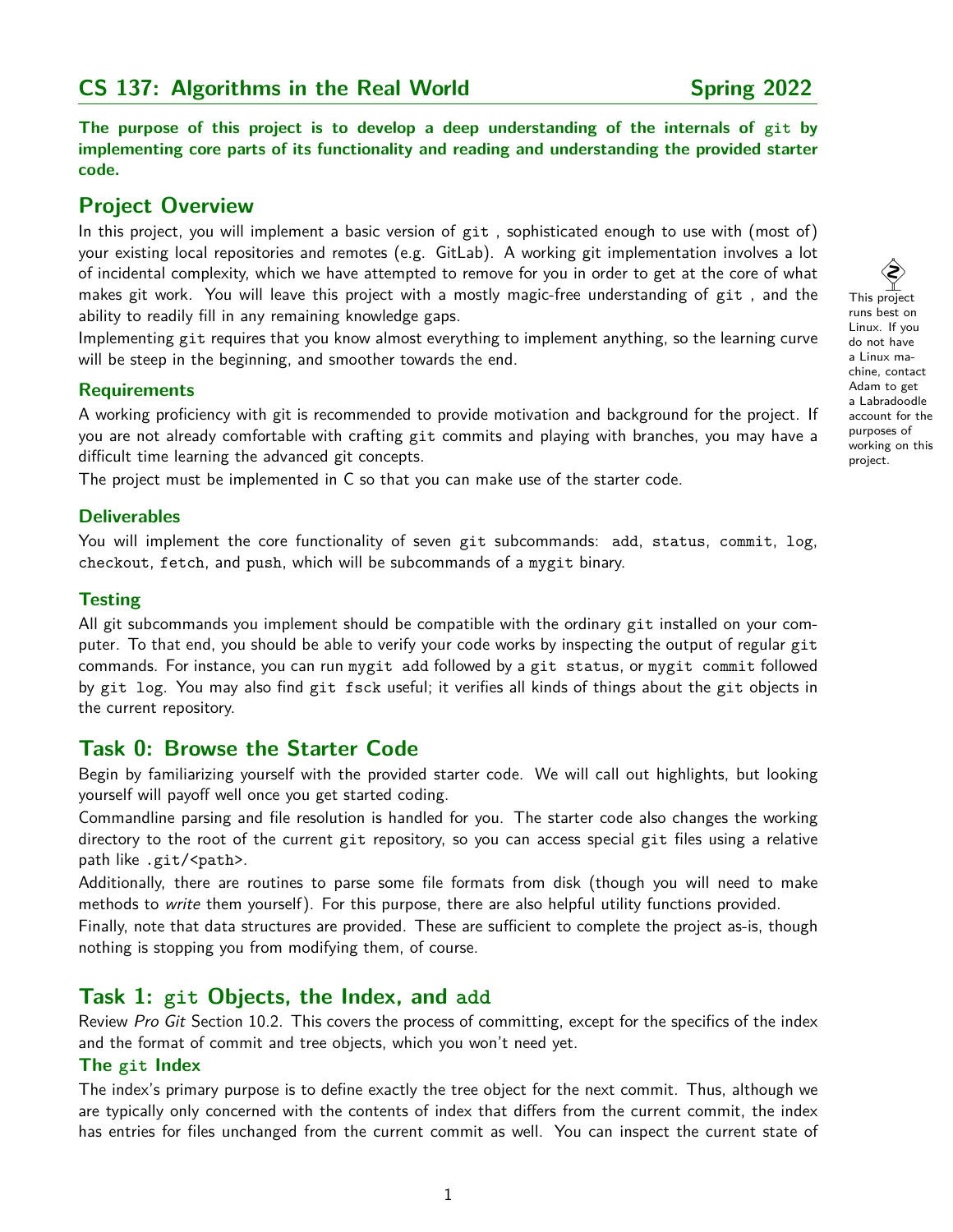the index using git ls-files –stage [–debug]. You can also set the GIT\_INDEX\_FILE environment variable when running this to inspect an arbitrary index file.

You should know from Pro Git that the index is a collection of filenames, along with the objects hashes those filenames refer to. The in-depth definition of the index format is found in git 's technical documentation, which you may choose to read if you are interested. Otherwise, we will provide you with all the necessary details. The full specification (we are implementing a subset of version 2) is available at

<https://github.com/git/git/blob/master/Documentation/technical/index-format.txt>

The index format consists of a header, followed by a number of index entries. All numbers are encoded in network order (big-endian). This also means that bitfields have their highest bits in the first byte.

#### **Index Header**

| <b>Field Name</b> |         | Length $\vert$ Description                      |  |
|-------------------|---------|-------------------------------------------------|--|
| signature         |         | 4 bytes   The ASCII string DIRC                 |  |
| version Number    | 4 bytes | Use 2                                           |  |
| number of entries |         | 4 bytes The number of index entries that follow |  |

The beginning of the index file consists of the following bytes:

This is immediately followed by the specified number of index entries.

#### **Index Entry**

| <b>Field Name</b>      | Length      | <b>Description</b>                                               |
|------------------------|-------------|------------------------------------------------------------------|
| ctime seconds          | 4 bytes     | From stat(2), but we will use 0                                  |
| ctime nanoseconds      | 4 bytes     | From $stat(2)$ , but we will use 0                               |
| mtime seconds          | 4 bytes     | From $stat(2)$ , use the correct value                           |
| mtime nanoseconds      | 4 bytes     | From $stat(2)$ , but we will use 0                               |
| dev                    | 4 bytes     | From stat(2), but we will use 0                                  |
| ino                    | 4 bytes     | From $stat(2)$ , but we will use 0                               |
| mode: unused           | 16 bits     | Use 0                                                            |
| mode: object type      | 4 bits      | Use 0b1000, the value for a regular file                         |
| mode: unused           | 3 bits      | Use $0$                                                          |
| mode: UNIX permissions | 9 bits      | 0644 for non-executable or 0755 for executable                   |
| uid                    | 4 bytes     | From $stat(2)$ , but we will use 0                               |
| gid                    | 4 bytes     | From $stat(2)$ , but we will use 0                               |
| file size              | 4 bytes     | The on-disk size of the file, from $stat(2)$ or other means.     |
| object SHA1            | 20 bytes    | The hash of the object storing this file                         |
| flags                  | 16 bits     | For the highest 4 bits use 0; the other 12 bits store the length |
|                        |             | of the filename, saturated to OxFFF                              |
| file name              | variable    | The file name as a string of bytes                               |
| null termination       | 1 byte      | A null byte                                                      |
| padding                | $0-7$ bytes | Pad the length of the entry to a multiple of 8 bytes.            |

Note that many of these will be *incorrect* values. You may serialize accurate file metadata if you choose to, but we only require "size" and "mtime seconds". This doesn't substantially affect functionality, but it makes the code simpler.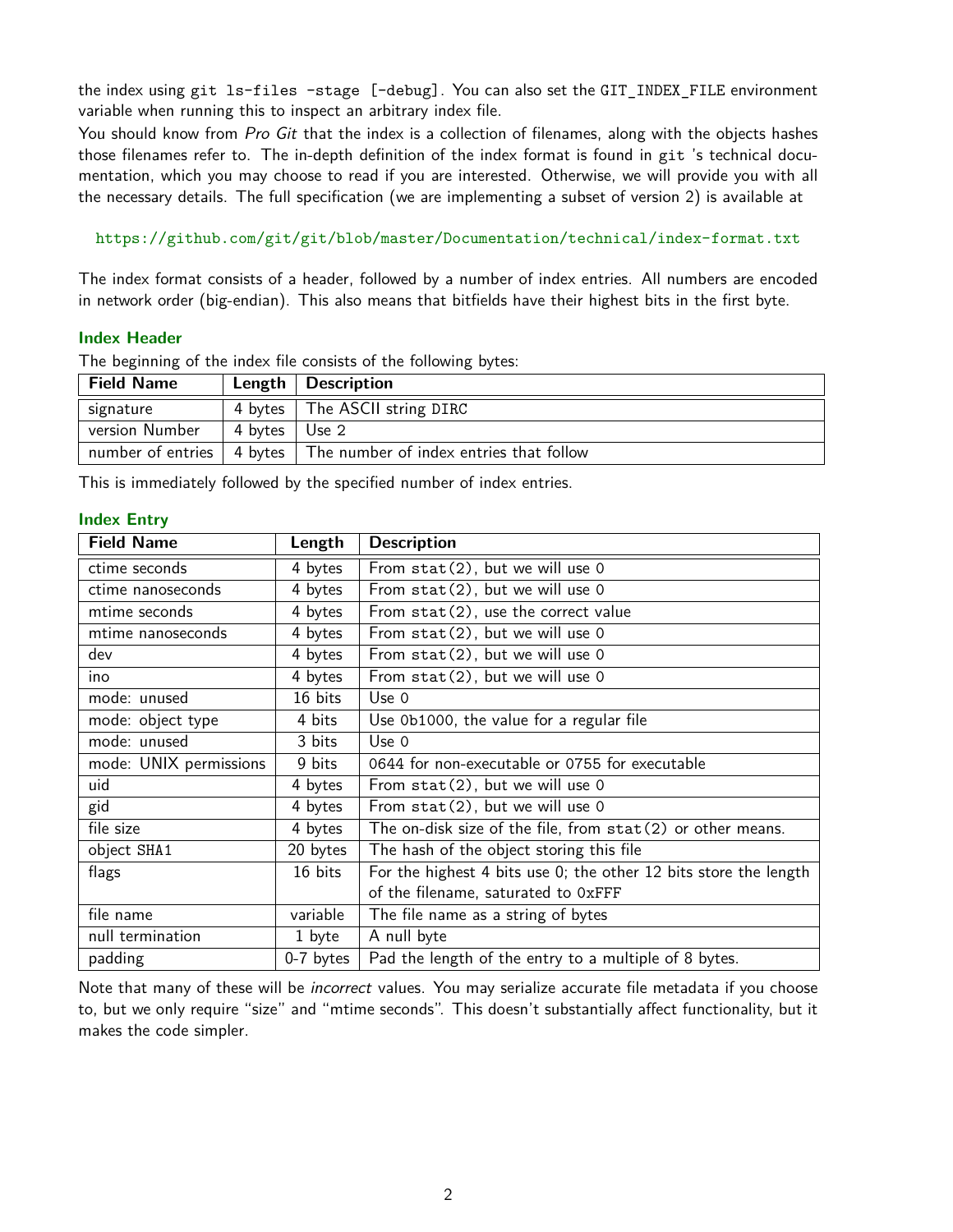Creating git objects requires SHA1 hashing and zlib compression. To save you the time messing around with libraries, we have provided get\_object\_hash() and write\_object() in object\_io.c. Assuming you have handled creation of blob objects and indexes, the behavior of git add is quite simple:

- (1) Read the current index
- (2) Create, modify, or delete the index entries for the added files. This will involve creating blob objects for current state of the files. Be sure to handle the case where 'git add' removes a file from the index if it no longer exists in the working tree.
- (3) Write the new index.

You do not need to specially handle ignored files (e.g. from .gitignore), even though the real git add does.

# **Task 2: status**

git status displays the differences between the working tree, the index, and the current commit. The current commit is kept track of by the special file .git/HEAD. If you need a refresher on how HEAD works conceptually, see Chapter 3.1 of Pro Git.

Almost all commands going forward depend on the current commit as well, so it's worth ensuring you have a good understanding of HEAD and what git calls "refs". Pro Git Section 10.3 contains an explanation of the internals of both refs and HEAD. Because the format of git refs is so simple, the starter code includes several methods for working with them in ref\_io.h, which you are advised to read and then make use of going forward. You will also find some of the starter code in object\_io.h useful, as you will need to inspect the current commit.

## **status**

Our implementation of status prints three sections of files: "Staged for commit", "Not staged for commit", and "Untracked files". Each file in the "staged" or "unstaged" section is also listed with an action: either "new file", "modified", or "delete." Of course, a "new file" that is "Not staged for commit" is considered untracked.

The state of the working tree, HEAD, and the index together determine the categories and actions of all files. For instance, a file present in the work tree, not present in HEAD, but present in the index would be considered "Staged for commit" with the "added" action. Critically, "staged" and "not staged" are not mutually exclusive. A file present in HEAD, differing from HEAD in the index, and differing from the index in the worktree, would be considered both "staged" and "unstaged", both with action "modified". How would this change if the file was not present in the HEAD, or not present in the work tree?

When a repository is first initialized, there is a valid HEAD, but it refers to a non-existent branch (because there are no commits for the branch to point to). Your git status is expected to still function in this scenario.

Your implementation should print the status of the repository in the following format:

```
Staged for commit:
<TAB><action>: <filename>
<TAB><action>: <filename>
...
Not staged for commit:
<TAB><action>: <filename>
<TAB><action>: <filename>
...
```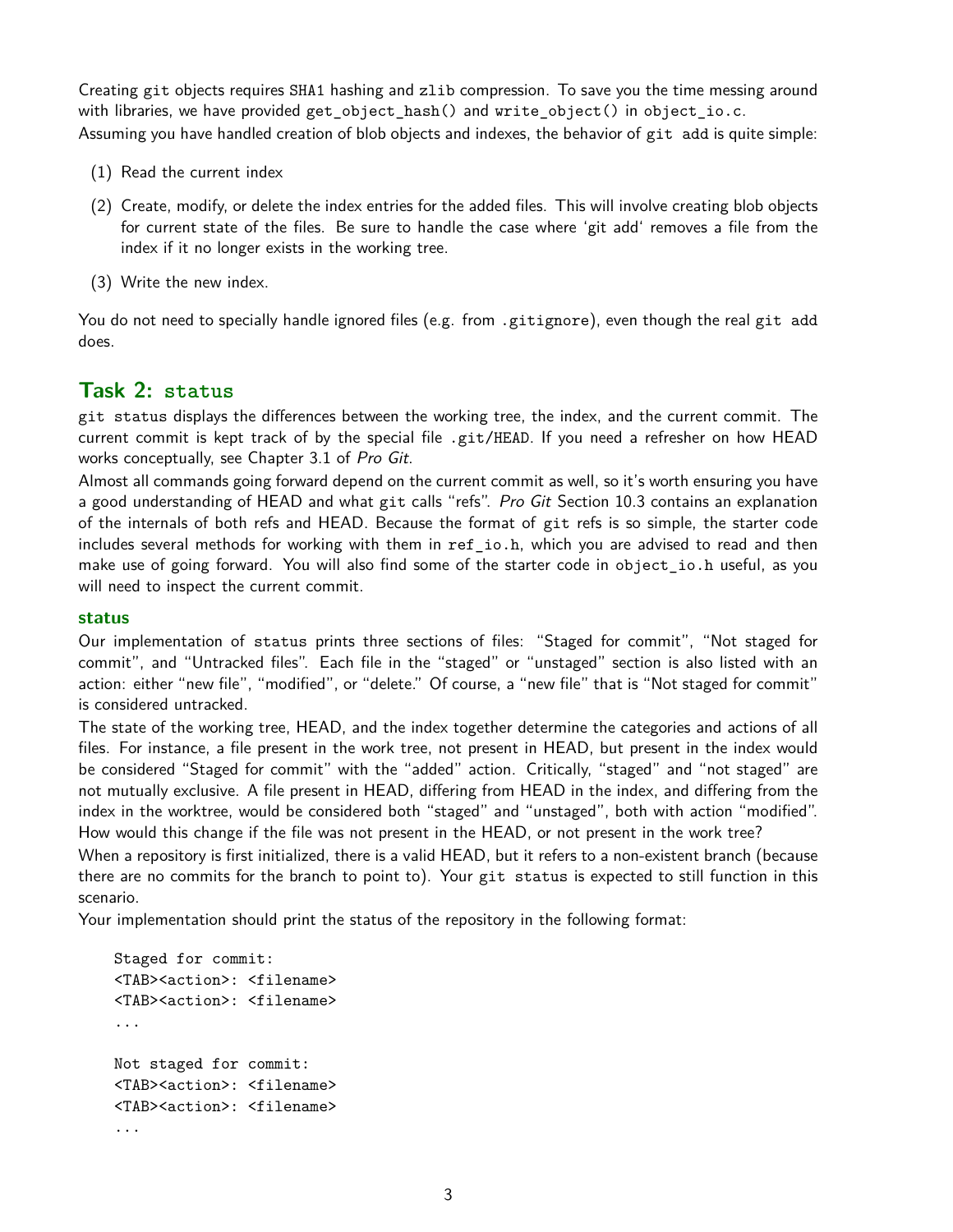```
Untracked files:
<TAB><filename>
<TAB><filename>
...
```
Each section is separated by an empty line. The sections must be printed in this order, but the order of files is unimportant. Additionally, empty sections should be omitted (do not print a header). Do not print any information about the state of HEAD. This means that nothing will be output if the working tree is fully clean. You also do not need to print paths relative to the directory the command was invoked in; simply print them relative to the root of the repository (which is the active working directory). As with add, your implementation does not need to respect ignored files.

#### **Note on testing with existing repositories**

At this point, your git is reading objects from the content-addressed database. If you try this on some of your existing repositories, especially ones where you have pushed and/or pulled, you will find that some objects aren't where we would expect in the filesystem, (.git/objects/<SHA1-first-2>/<SHA1-rest>) resulting in errors. This is usually because the object in question has been placed along with other objects into a "packfile". Packfiles are stores of many objects that enable delta compression between them to save space (similar to LZ77 from the zip project, if you've done it). If you want to use your git on these repositories, you can expand the packfiles using the provided expand-all-packfiles script. Packfiles will come up again later when we push and fetch from remotes, though you won't implement them in this project.

## **Task 3: commit**

git commit consists of two basic steps:

- (1) Create a commit object from the state of the index and HEAD
- (2) If HEAD is detached, HEAD now points to the new commit. If HEAD is not detached, update the ref that HEAD references to the new commit.

As covered in Pro Git Section 10.2, a commit object consists of a root tree object, along with some metadata. Both commit objects and tree objects are made in a similar manner to blob objects, except their content differs.

## **Tree Objects**

A tree object's content is a series of entries, sorted in ascending lexicographic order by name. Each entry looks like

```
{MODE} {NAME}\0{OBJECT-SHA1}
```
where

- {MODE} is the mode integer, printed using ASCII numbers in octal.
- {NAME} is the file or directory name
- {OBJECT-SHA1} is the hash of the object (blob or tree) with that name, as raw bytes.

For instance, after inflating the zlib stream, the start of a tree object might look like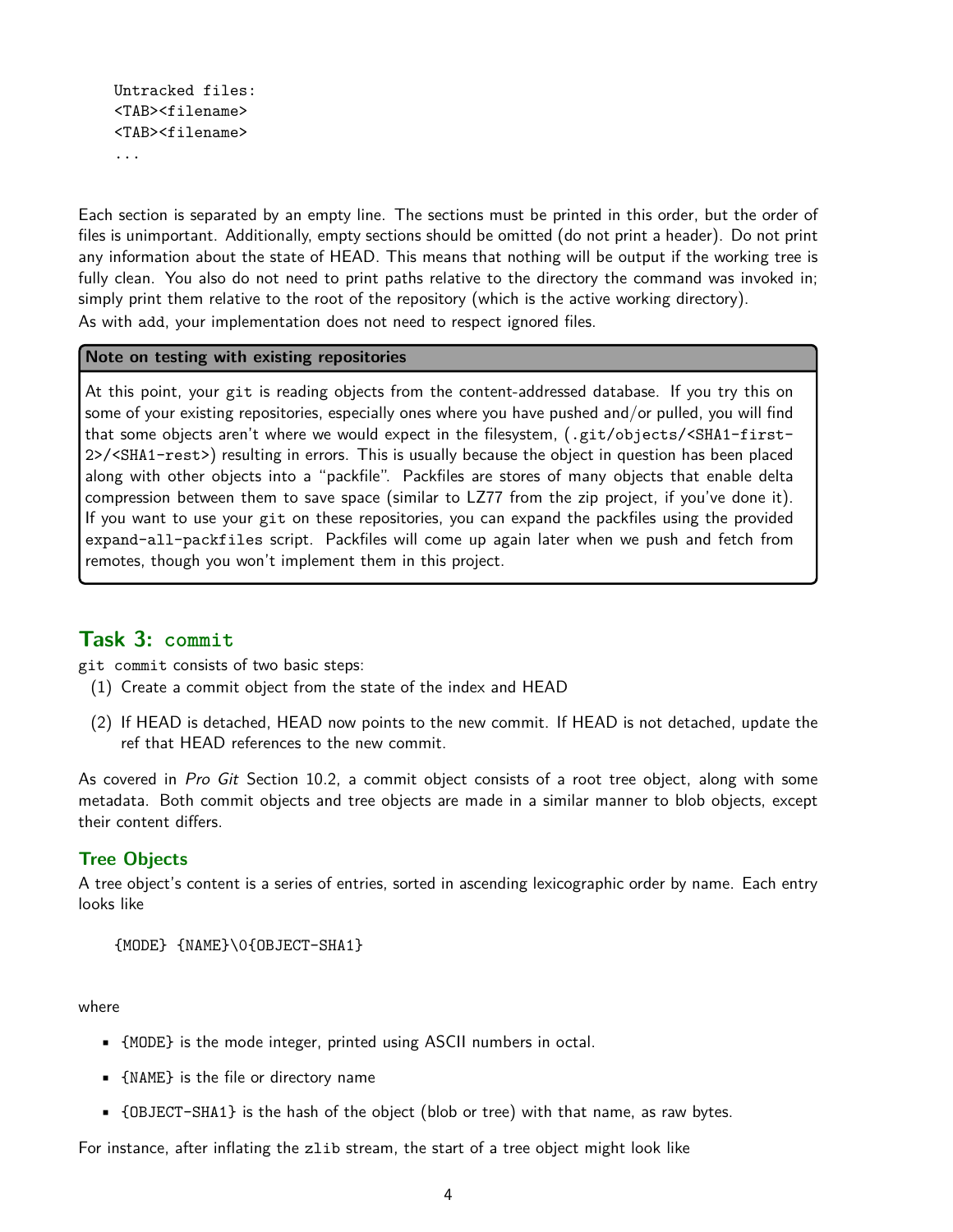tree 1288<00>100644 .gitignore<00><9A><E8><ED><81><DE><64><2B><F0>E<1A><74> <5D><A3><27><0C><4B><9F><D5><65><93>100644 Makefile<00><73><BB><A0><08><F8> <50><4D><66><DF><2D><2F><F1><4E><F9><BD><34><38><74><CB><24>040000 dirname <00><F6><8F><DC><EB><37><E1><3A><3A><3P><F4><5C><F4><5C><5C><SD><8D><34><3F><F4><8C> <5B><7C>

where selected bytes are displayed as their hex values in angle brackets, and no newlines are actually present. You can inspect the raw form of git objects yourself by simply decompressing the on-disk zlib stream. On Linux, 'pigz' is a commandline tool that makes decompressing zlib streams simple. For instance,

pigz -d < .git/objects/28/e005c09647bbbe5eba0f5b770b3c25842a8f55 | hexdump -C

Remember that you can find the hashes of tree objects by running git cat-file -p <commit-orbranch>

### **Commit Objects**

Unlike trees, commit objects have purely textual content. The general format is

```
tree {TREE-SHA1}
    {PARENTS}
    author {AUTHOR-NAME} <{AUTHOR-EMAIL}> {AUTHOR-DATE-UNIX} {AUTHOR-TIMEZOME}
    committer {COMMITTER-NAME} <{COMMITTER-EMAIL}> {COMMITTER-DATE-UNIX} {COMMITTER-
DATE-TIMEZONE}
```
{COMMIT MESSAGE}

#### where

- {PARENTS} is zero-or-more lines like parent {COMMIT-SHA1}, identifying the parent commits of this commit. There are zero parents in the case of an initial commit, and two or more (though more than two is rare) in the case of a merge commit.
- $*$   $*$ -NAME} and  $*$ -EMAIL} are pulled from the configuration, and will have the same values in our implementation.
- {\*-DATE-UNIX} are base-10 ASCII integers representing the current time in number of seconds since the UNIX epoch.
- {\*-DATE-TIMEZONE} identifies the timezone of the timestamp relative to UTC.
- other fields should be self-explanatory.

Here's a full example from git itself:

```
tree cda2c48629c1e926d5b971954a038e79f0f0a325
parent eb804cd405618ef78b772072685c39392aea4ac1
parent bc22d845c4328f5bd896d019b3729f776ad4be4c
author Junio C Hamano <gitster@pobox.com> 1648251504 -0700
committer Junio C Hamano <gitster@pobox.com> 1648251505 -0700
```

```
Merge branch 'ps/fsync-refs'
```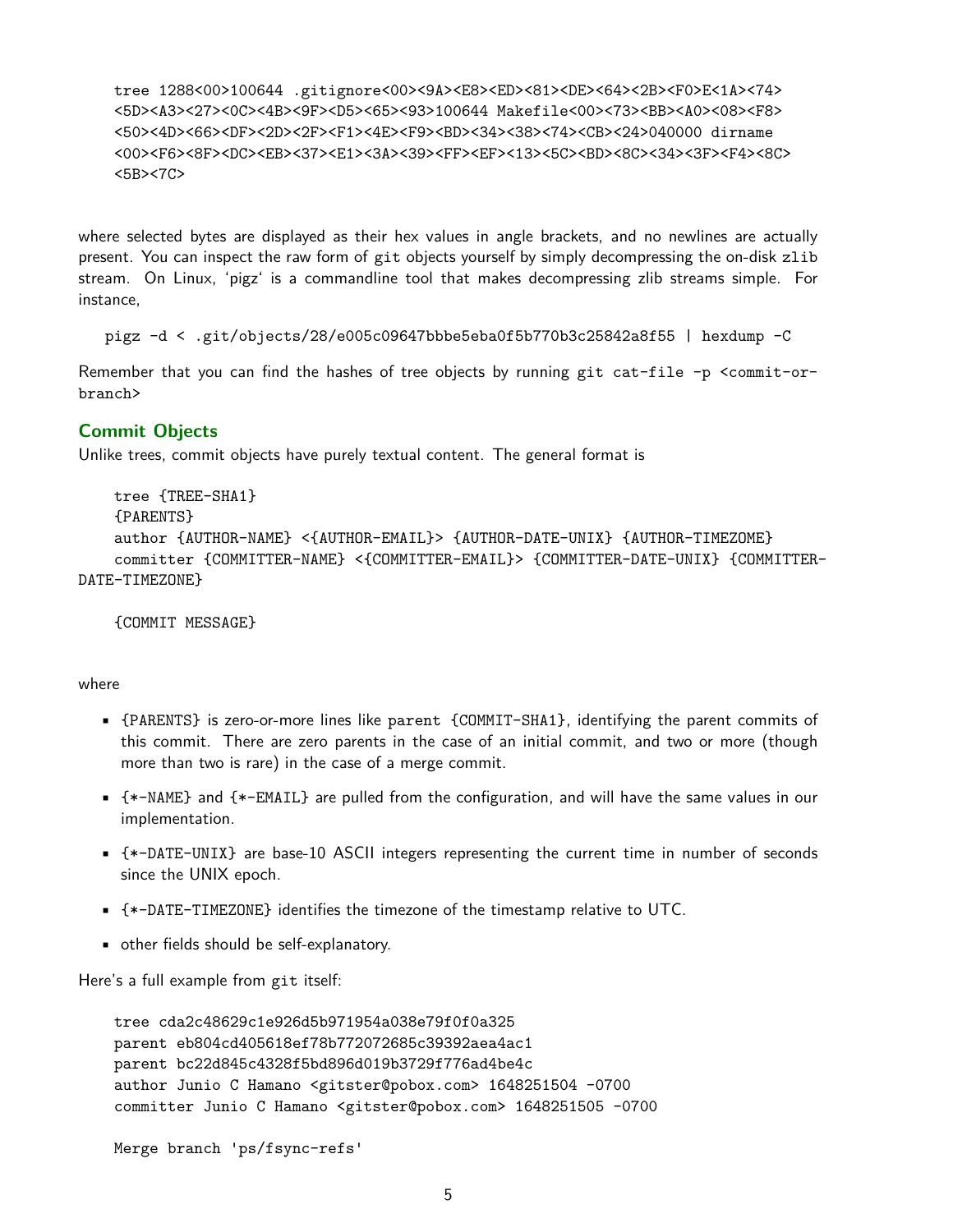Updates to refs traditionally weren't fsync'ed, but we can configure using core.fsync variable to do so.

```
* ps/fsync-refs:
 core.fsync: new option to harden references
```
## **Tips for Committing**

- Remember that the index stores all the necessary information to create a tree object, and that as a result, all the blobs should already exist.
- The user's name and email can be found using methods given to you in config\_io.h. They are located in the section "user" with the keys "name", and "email", respectively. Remember that git fails to create a commit without these values.
- When there are no commits in a repository, HEAD will typically refer to a non-existent branch. For instance, git init initializes HEAD to the non-existent ref refs/heads/master.

# **Task 4: log**

You will implement a basic version of git log that prints a linear history of commits reachable from the given ref or commit name (using HEAD if none is specified) along the first listed parent. When a commit with more than one parent is encountered, simply print the SHA1 of all parents, and proceed to traverse the first parent.

Ordinary git log prints all reachable commits in reverse-chronological order. You are not required to do this.

Your output should be formatted as a series of commit entries, each of which looks like

```
commit <SHA1>
[Merge: <SHA1> <SHA1> [SHA1] ...]
Author: <name> <email-in-angle-brackets>
Date: <date>
<commit message>
<blank line>
```
The merge line is of course only printed if the commit is a merge commit. <date> should be formatted using strftime with the string %a %b %d %H:%M:%S %Y %z or equivalent.

## **Task 5: checkout**

Your implementation of git checkout should have the following basic flow:

- (a) If the "make\_branch" flag is set, then create a new branch pointing to the current value of HEAD, and update HEAD to the new branch.
- (b) If the flag is not set, then update HEAD to the checkout name (which may be either a ref or a commit hash), and update the work tree and index accordingly.

Files with unstaged modifications that are identical in the old HEAD and the new HEAD should not be modified by the checkout. That is, if the checkout won't affect a file the user has modified, then the checkout should succeed and leave the users changes in the working tree intact. In ordinary git